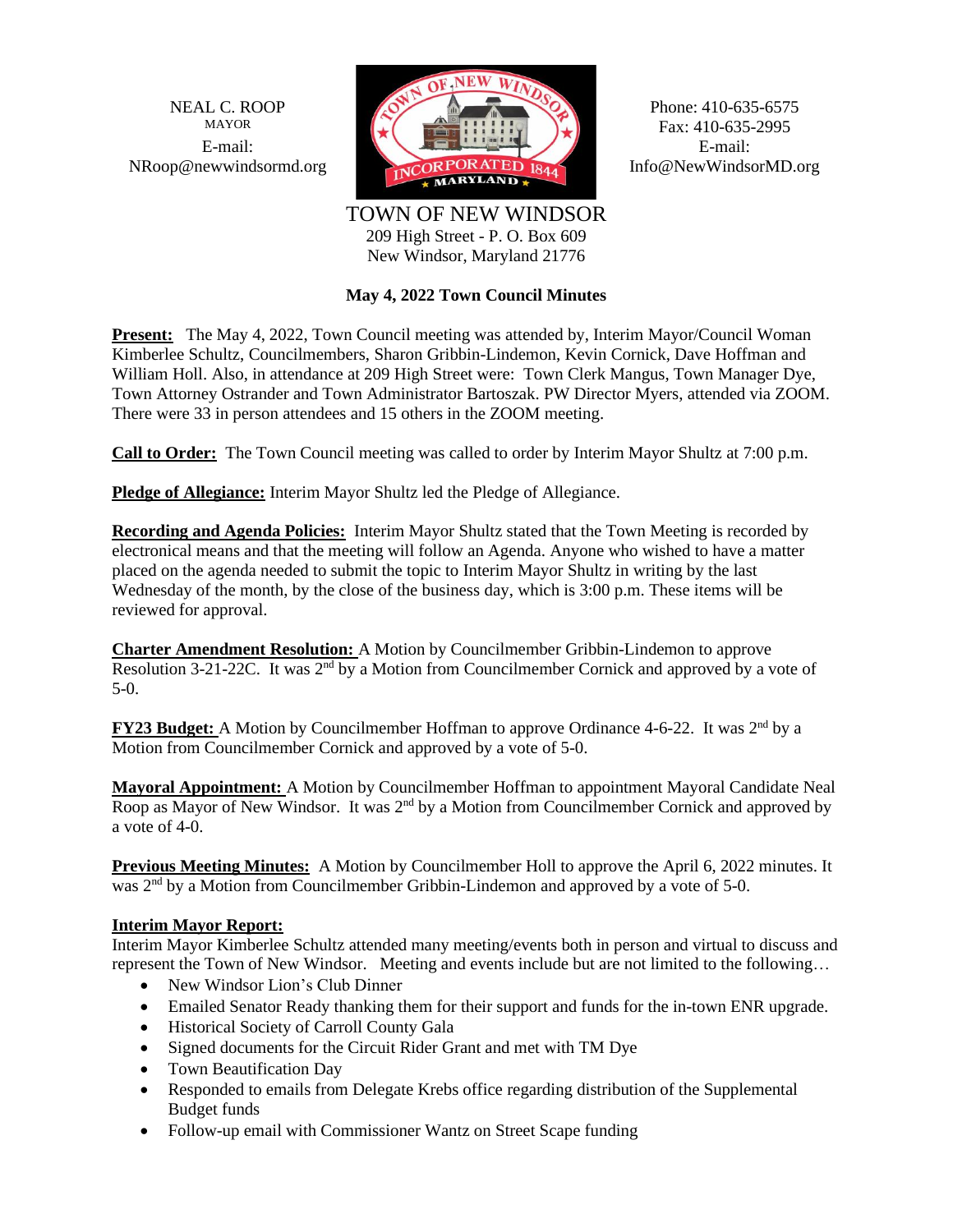# **Council Reports –**

# **Community Enhancement: Councilmember Sharon Gribbin-Lindemon –**

- Thank you to all who came out for Town Beautification Day
- Memorial Day Celebration
- Home Town Hero Banners ETA-Veterans Day
- Music On The Main Meeting Tuesday May  $10^{th} @ 7 \text{pm}$

#### **Public Works**: **Councilmember Dave Hoffman –**

- Public Works is in the process of performing maintenance work at the parks which include safety checks and cleaning
- Public Works turned on the water at the Lions Club Park-contact Kalena for info to rent
- Future plans include painting curbs and repairs to the tennis court and sign repair
- Planning Commission did meet in April
	- o Continued work on the Comprehensive Plan revision—reviewed all 16 maps
		- o Next scheduled meeting is May 23rd

# **Water & Sewer: Councilmember William Holl –**

- Following repairs/upgrades have been completed...
	- o Chlorination tank check valve
	- o Fan installation in panels at Hillside and Snaders Booster Station
- Future projects include Hillside well station piping upgrade and meter replacement, Snaders Booster Station internal piping upgrade and repair as well as water source exploration at Atlee.
- GMB contacting MDE to prepare a plan to drain, clean and repair Chlorination tank.

# **Public Safety: Councilmember Kevin Cornick –**

- Meeting with Terri Soos and Andrew Radcliff regarding the intersection of High & Church Street
- One opening for the Street Scape Citizen Committee

#### **Economic Development: Councilmember Kimberlee Schultz –**

- Human Services Board still has money for water bill assistance for citizens
- Habitat for Humanity reached out for a meeting.

#### **Community Deputy Colussy**

• 37 calls and resulted in 4 reports

#### **West Carroll Recreation:** No updates

#### **Fire Chief Report; Chief Byron Welker**

- 17 Fire calls, 83 EMS calls for April
- Total for the year 100 Fire calls, 297 EMS

#### **Public Works Director Myers Report:** Nothing to report at this time

#### **Code Enforcement Officer Freeland:**

• 9 Warnings for April - 7 have been closed 2 are currently still opened

#### **Town Manager Dye's Report:**

- Met with GMB and PW Director on the following upcoming projects...
	- o Blue Ridge PS Upgrade
	- o WWTP ENR Preliminary Engineering Report
	- o MD31 Water Main Improvements
	- o GIS Mapping and Drawings
	- o Chlorination Tank Cleaning/Improvements